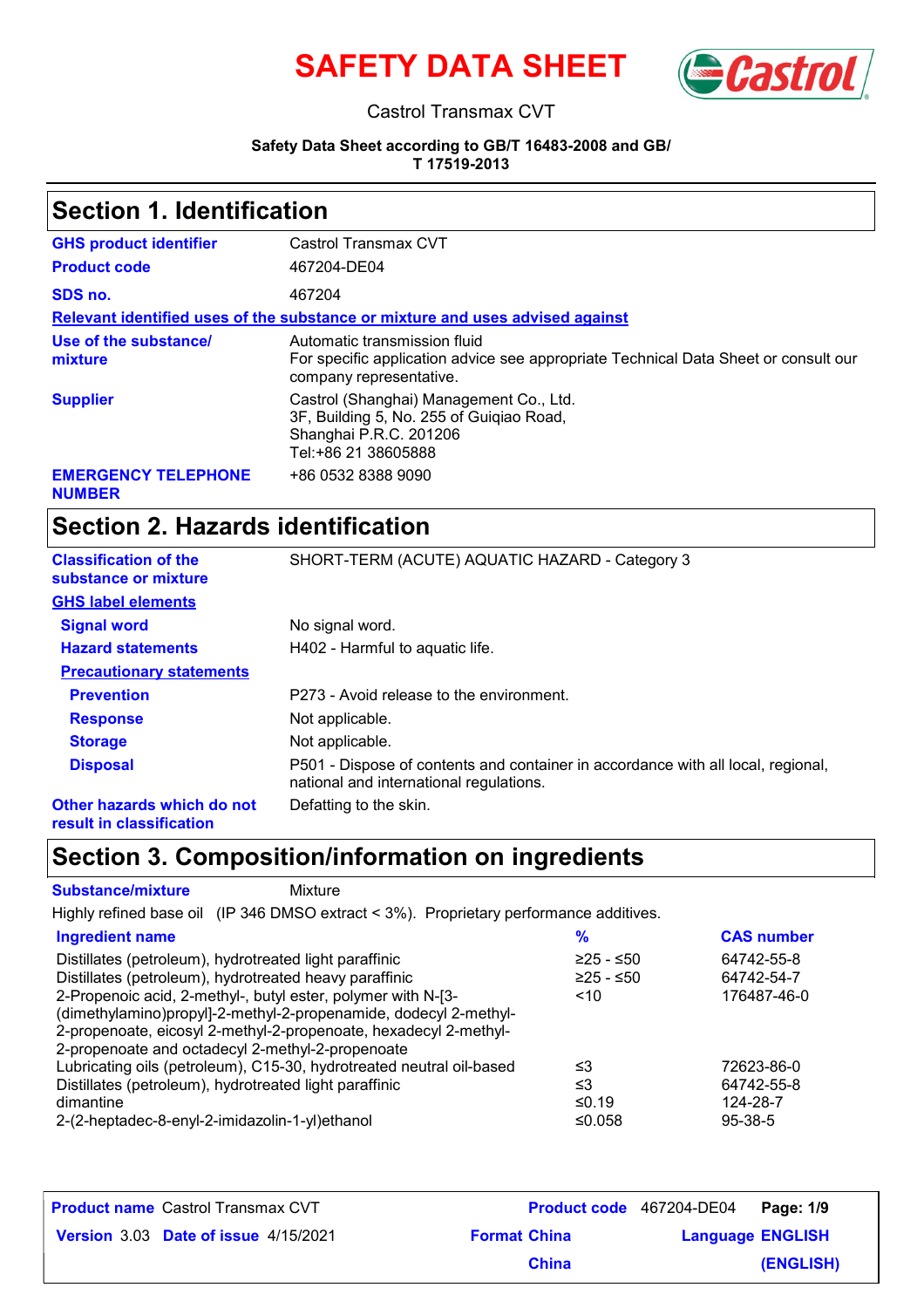## **Section 3. Composition/information on ingredients**

**There are no additional ingredients present which, within the current knowledge of the supplier and in the concentrations applicable, are classified as hazardous to health or the environment and hence require reporting in this section.**

**Occupational exposure limits, if available, are listed in Section 8.**

#### **Section 4. First aid measures**

| <b>Description of necessary first aid measures</b> |                                                                                                                                                                                                                                                                                                |
|----------------------------------------------------|------------------------------------------------------------------------------------------------------------------------------------------------------------------------------------------------------------------------------------------------------------------------------------------------|
| <b>Eye contact</b>                                 | In case of contact, immediately flush eyes with plenty of water for at least 15<br>minutes. Eyelids should be held away from the eyeball to ensure thorough rinsing.<br>Check for and remove any contact lenses. Get medical attention.                                                        |
| <b>Inhalation</b>                                  | If inhaled, remove to fresh air. In case of inhalation of decomposition products in a<br>fire, symptoms may be delayed. The exposed person may need to be kept under<br>medical surveillance for 48 hours. Get medical attention if symptoms occur.                                            |
| <b>Skin contact</b>                                | Wash skin thoroughly with soap and water or use recognised skin cleanser.<br>Remove contaminated clothing and shoes. Wash clothing before reuse. Clean<br>shoes thoroughly before reuse. Get medical attention if symptoms occur.                                                              |
| <b>Ingestion</b>                                   | Do not induce vomiting unless directed to do so by medical personnel. Never give<br>anything by mouth to an unconscious person. If unconscious, place in recovery<br>position and get medical attention immediately. Get medical attention if adverse<br>health effects persist or are severe. |
|                                                    | Indication of immediate medical attention and special treatment needed, if necessary                                                                                                                                                                                                           |
| <b>Notes to physician</b>                          | Treatment should in general be symptomatic and directed to relieving any effects.<br>In case of inhalation of decomposition products in a fire, symptoms may be delayed.<br>The exposed person may need to be kept under medical surveillance for 48 hours.                                    |
| <b>Specific treatments</b>                         | No specific treatment.                                                                                                                                                                                                                                                                         |
| <b>Protection of first-aiders</b>                  | No action shall be taken involving any personal risk or without suitable training. It<br>may be dangerous to the person providing aid to give mouth-to-mouth resuscitation.                                                                                                                    |

#### **Most important symptoms/effects, acute and delayed**

**See Section 11 for more detailed information on health effects and symptoms.**

## **Section 5. Firefighting measures**

| <b>Extinguishing media</b>                               |                                                                                                                                                                                                                                                                          |
|----------------------------------------------------------|--------------------------------------------------------------------------------------------------------------------------------------------------------------------------------------------------------------------------------------------------------------------------|
| <b>Suitable extinguishing</b><br>media                   | Use foam or all-purpose dry chemical to extinguish.                                                                                                                                                                                                                      |
| <b>Unsuitable extinguishing</b><br>media                 | Do not use water jet.                                                                                                                                                                                                                                                    |
| <b>Specific hazards arising</b><br>from the chemical     | Fire water contaminated with this material must be contained and prevented from<br>being discharged to any waterway, sewer or drain. In a fire or if heated, a pressure<br>increase will occur and the container may burst. This material is harmful to aquatic<br>life. |
| <b>Hazardous thermal</b><br>decomposition products       | Combustion products may include the following:<br>carbon oxides (CO, CO <sub>2</sub> ) (carbon monoxide, carbon dioxide)<br>nitrogen oxides (NO, $NO2$ etc.)                                                                                                             |
| <b>Special protective actions</b><br>for fire-fighters   | No action shall be taken involving any personal risk or without suitable training.<br>Promptly isolate the scene by removing all persons from the vicinity of the incident if<br>there is a fire.                                                                        |
| <b>Special protective</b><br>equipment for fire-fighters | Fire-fighters should wear positive pressure self-contained breathing apparatus<br>(SCBA) and full turnout gear.                                                                                                                                                          |

| <b>Product name Castrol Transmax CVT</b> |                     | Product code 467204-DE04 Page: 2/9 |           |
|------------------------------------------|---------------------|------------------------------------|-----------|
| Version 3.03 Date of issue 4/15/2021     | <b>Format China</b> | <b>Language ENGLISH</b>            |           |
|                                          | <b>China</b>        |                                    | (ENGLISH) |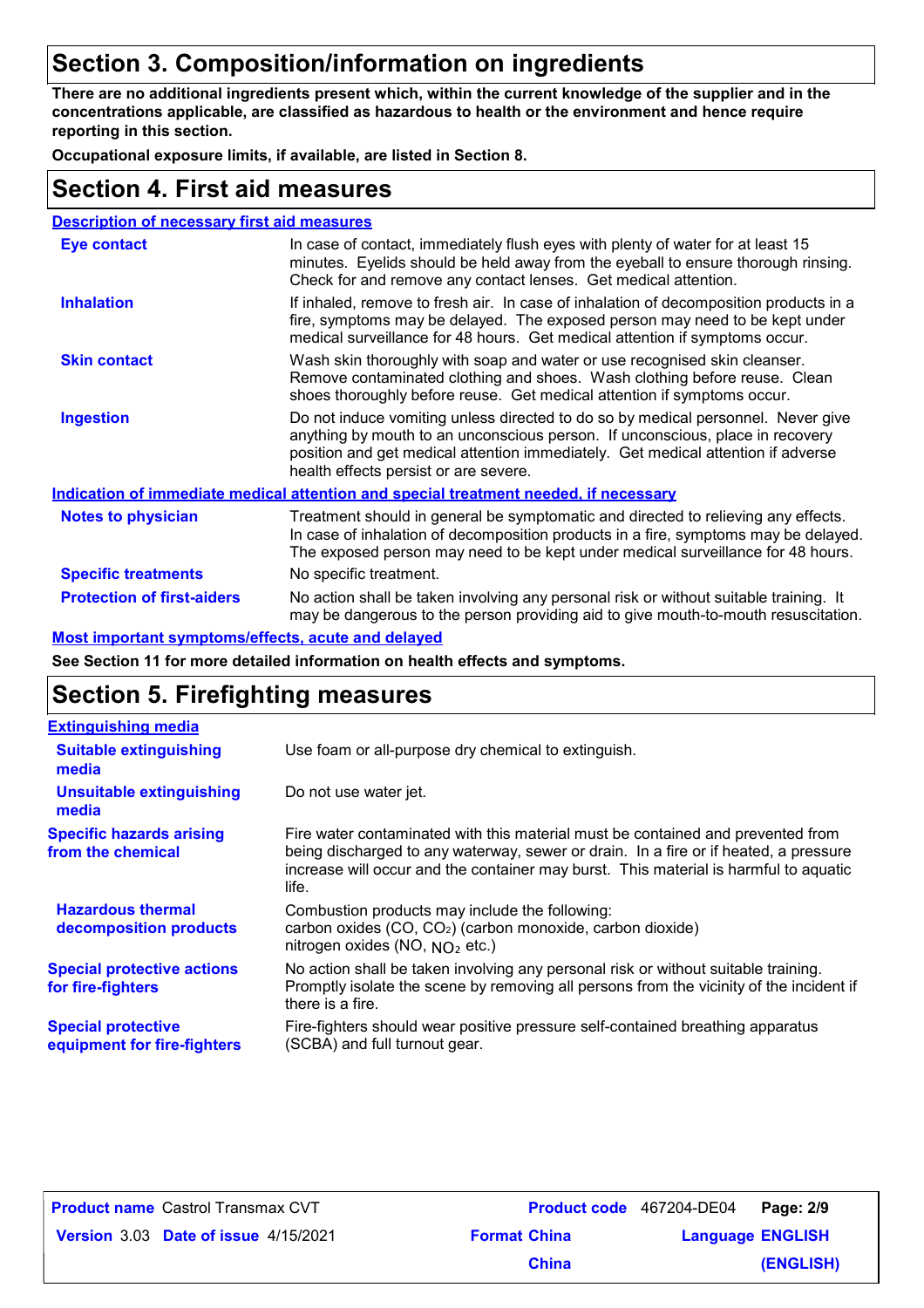# **Section 6. Accidental release measures**

|                                                      | Personal precautions, protective equipment and emergency procedures                                                                                                                                                                                                                                                                                                                                                                                                                                                      |
|------------------------------------------------------|--------------------------------------------------------------------------------------------------------------------------------------------------------------------------------------------------------------------------------------------------------------------------------------------------------------------------------------------------------------------------------------------------------------------------------------------------------------------------------------------------------------------------|
| <b>For non-emergency</b><br>personnel                | Contact emergency personnel. No action shall be taken involving any personal risk<br>or without suitable training. Evacuate surrounding areas. Keep unnecessary and<br>unprotected personnel from entering. Do not touch or walk through spilt material.<br>Avoid breathing vapour or mist. Provide adequate ventilation. Put on appropriate<br>personal protective equipment. Floors may be slippery; use care to avoid falling.                                                                                        |
| For emergency responders                             | Entry into a confined space or poorly ventilated area contaminated with vapour, mist<br>or fume is extremely hazardous without the correct respiratory protective equipment<br>and a safe system of work. Wear self-contained breathing apparatus. Wear a<br>suitable chemical protective suit. Chemical resistant boots. See also the<br>information in "For non-emergency personnel".                                                                                                                                  |
| <b>Environmental precautions</b>                     | Avoid dispersal of spilt material and runoff and contact with soil, waterways, drains<br>and sewers. Inform the relevant authorities if the product has caused environmental<br>pollution (sewers, waterways, soil or air). Water polluting material. May be harmful<br>to the environment if released in large quantities.                                                                                                                                                                                              |
| Methods and material for containment and cleaning up |                                                                                                                                                                                                                                                                                                                                                                                                                                                                                                                          |
| <b>Small spill</b>                                   | Stop leak if without risk. Move containers from spill area. Absorb with an inert<br>material and place in an appropriate waste disposal container. Dispose of via a<br>licensed waste disposal contractor.                                                                                                                                                                                                                                                                                                               |
| <b>Large spill</b>                                   | Stop leak if without risk. Move containers from spill area. Approach the release<br>from upwind. Prevent entry into sewers, water courses, basements or confined<br>areas. Contain and collect spillage with non-combustible, absorbent material e.g.<br>sand, earth, vermiculite or diatomaceous earth and place in container for disposal<br>according to local regulations. Contaminated absorbent material may pose the<br>same hazard as the spilt product. Dispose of via a licensed waste disposal<br>contractor. |

### **Section 7. Handling and storage**

#### **Precautions for safe handling**

| <b>Protective measures</b>                                                | Put on appropriate personal protective equipment (see Section 8). Do not ingest.<br>Avoid contact with eyes, skin and clothing. Avoid breathing vapour or mist. Keep in<br>the original container or an approved alternative made from a compatible material,<br>kept tightly closed when not in use. Empty containers retain product residue and<br>can be hazardous. Do not reuse container. Avoid contact of spilt material and<br>runoff with soil and surface waterways.                                                                                                                  |
|---------------------------------------------------------------------------|------------------------------------------------------------------------------------------------------------------------------------------------------------------------------------------------------------------------------------------------------------------------------------------------------------------------------------------------------------------------------------------------------------------------------------------------------------------------------------------------------------------------------------------------------------------------------------------------|
| <b>Advice on general</b><br>occupational hygiene                          | Eating, drinking and smoking should be prohibited in areas where this material is<br>handled, stored and processed. Wash thoroughly after handling. Remove<br>contaminated clothing and protective equipment before entering eating areas. See<br>also Section 8 for additional information on hygiene measures.                                                                                                                                                                                                                                                                               |
| <b>Conditions for safe storage,</b><br>including any<br>incompatibilities | Store in accordance with local regulations. Store in original container protected<br>from direct sunlight in a dry, cool and well-ventilated area, away from incompatible<br>materials (see Section 10) and food and drink. Keep container tightly closed and<br>sealed until ready for use. Store and use only in equipment/containers designed for<br>use with this product. Containers that have been opened must be carefully resealed<br>and kept upright to prevent leakage. Do not store in unlabelled containers. Use<br>appropriate containment to avoid environmental contamination. |
| <b>Not suitable</b>                                                       | Prolonged exposure to elevated temperature.                                                                                                                                                                                                                                                                                                                                                                                                                                                                                                                                                    |

| <b>Product name Castrol Transmax CVT</b>    |
|---------------------------------------------|
| <b>Version 3.03 Date of issue 4/15/2021</b> |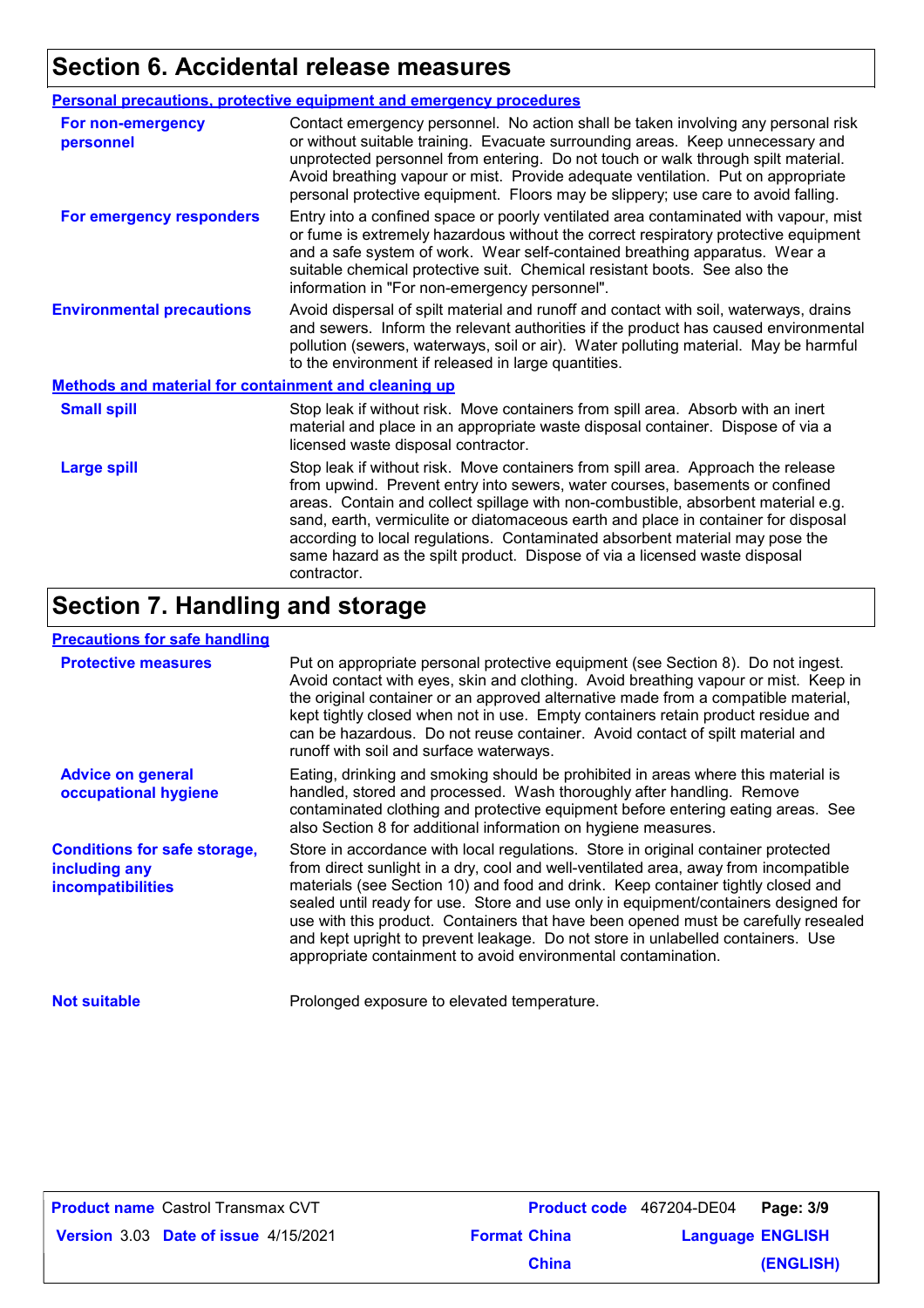# **Section 8. Exposure controls/personal protection**

#### **Control parameters**

**Occupational exposure limits**

| <b>Ingredient name</b>                                               | <b>Exposure limits</b>                            |
|----------------------------------------------------------------------|---------------------------------------------------|
| Distillates (petroleum), hydrotreated light paraffinic               | <b>ACGIH TLV (United States).</b>                 |
|                                                                      | TWA: 5 mg/m <sup>3</sup> 8 hours. Issued/Revised: |
|                                                                      | 11/2009 Form: Inhalable fraction                  |
| Distillates (petroleum), hydrotreated heavy paraffinic               | <b>ACGIH TLV (United States).</b>                 |
|                                                                      | TWA: 5 mg/m <sup>3</sup> 8 hours. Issued/Revised: |
|                                                                      | 11/2009 Form: Inhalable fraction                  |
| Lubricating oils (petroleum), C15-30, hydrotreated neutral oil-based | <b>ACGIH TLV (United States).</b>                 |
|                                                                      | TWA: 5 mg/m <sup>3</sup> 8 hours. Issued/Revised: |
|                                                                      | 11/2009 Form: Inhalable fraction                  |
| Distillates (petroleum), hydrotreated light paraffinic               | <b>ACGIH TLV (United States).</b>                 |
|                                                                      | TWA: 5 mg/m <sup>3</sup> 8 hours. Issued/Revised: |
|                                                                      | 11/2009 Form: Inhalable fraction                  |

| <b>Appropriate engineering</b><br><b>controls</b> | All activities involving chemicals should be assessed for their risks to health, to<br>ensure exposures are adequately controlled. Personal protective equipment should<br>only be considered after other forms of control measures (e.g. engineering controls)<br>have been suitably evaluated. Personal protective equipment should conform to<br>appropriate standards, be suitable for use, be kept in good condition and properly<br>maintained.                                                                                                                                                                                                                                                                                                                                           |
|---------------------------------------------------|-------------------------------------------------------------------------------------------------------------------------------------------------------------------------------------------------------------------------------------------------------------------------------------------------------------------------------------------------------------------------------------------------------------------------------------------------------------------------------------------------------------------------------------------------------------------------------------------------------------------------------------------------------------------------------------------------------------------------------------------------------------------------------------------------|
|                                                   | Your supplier of personal protective equipment should be consulted for advice on<br>selection and appropriate standards. For further information contact your national<br>organisation for standards.<br>Provide exhaust ventilation or other engineering controls to keep the relevant                                                                                                                                                                                                                                                                                                                                                                                                                                                                                                         |
|                                                   | airborne concentrations below their respective occupational exposure limits.<br>The final choice of protective equipment will depend upon a risk assessment. It is<br>important to ensure that all items of personal protective equipment are compatible.                                                                                                                                                                                                                                                                                                                                                                                                                                                                                                                                       |
| <b>Environmental exposure</b><br><b>controls</b>  | Emissions from ventilation or work process equipment should be checked to ensure<br>they comply with the requirements of environmental protection legislation. In some<br>cases, fume scrubbers, filters or engineering modifications to the process<br>equipment will be necessary to reduce emissions to acceptable levels.                                                                                                                                                                                                                                                                                                                                                                                                                                                                   |
| <b>Individual protection measures</b>             |                                                                                                                                                                                                                                                                                                                                                                                                                                                                                                                                                                                                                                                                                                                                                                                                 |
| <b>Hygiene measures</b>                           | Wash hands, forearms and face thoroughly after handling chemical products, before<br>eating, smoking and using the lavatory and at the end of the working period.<br>Appropriate techniques should be used to remove potentially contaminated clothing.<br>Wash contaminated clothing before reusing. Ensure that eyewash stations and<br>safety showers are close to the workstation location.                                                                                                                                                                                                                                                                                                                                                                                                 |
| <b>Eye/face protection</b>                        | Safety glasses with side shields.                                                                                                                                                                                                                                                                                                                                                                                                                                                                                                                                                                                                                                                                                                                                                               |
| <b>Skin protection</b>                            |                                                                                                                                                                                                                                                                                                                                                                                                                                                                                                                                                                                                                                                                                                                                                                                                 |
| <b>Hand protection</b>                            | Wear protective gloves if prolonged or repeated contact is likely. Wear chemical<br>resistant gloves. Recommended: Nitrile gloves. The correct choice of protective<br>gloves depends upon the chemicals being handled, the conditions of work and use,<br>and the condition of the gloves (even the best chemically resistant glove will break<br>down after repeated chemical exposures). Most gloves provide only a short time of<br>protection before they must be discarded and replaced. Because specific work<br>environments and material handling practices vary, safety procedures should be<br>developed for each intended application. Gloves should therefore be chosen in<br>consultation with the supplier/manufacturer and with a full assessment of the<br>working conditions. |
|                                                   |                                                                                                                                                                                                                                                                                                                                                                                                                                                                                                                                                                                                                                                                                                                                                                                                 |

| <b>Product name Castrol Transmax CVT</b> |                     | Product code 467204-DE04 Page: 4/9 |           |
|------------------------------------------|---------------------|------------------------------------|-----------|
| Version 3.03 Date of issue 4/15/2021     | <b>Format China</b> | <b>Language ENGLISH</b>            |           |
|                                          | <b>China</b>        |                                    | (ENGLISH) |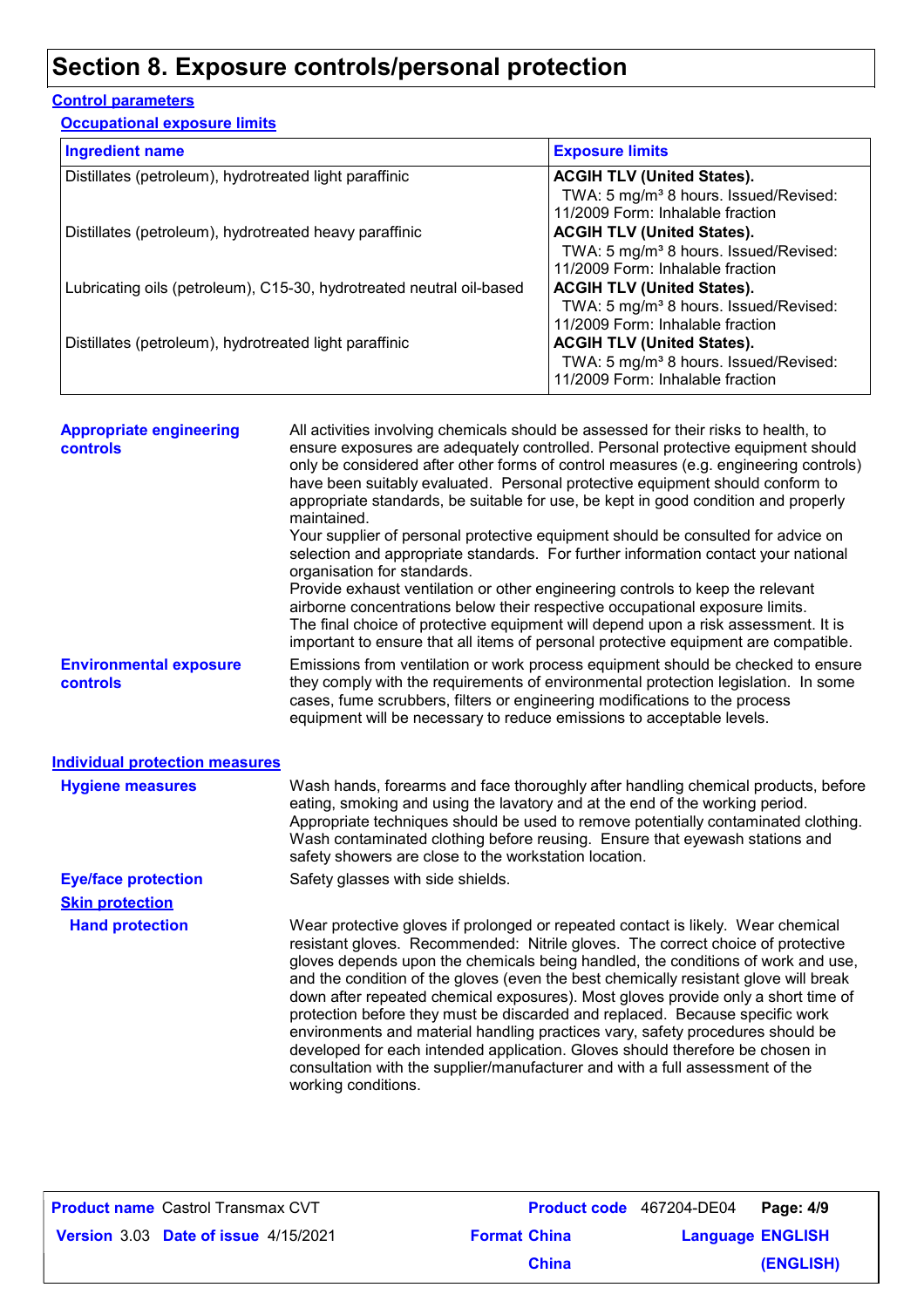# **Section 8. Exposure controls/personal protection**

| <b>Skin protection</b>        | Use of protective clothing is good industrial practice.<br>Personal protective equipment for the body should be selected based on the task<br>being performed and the risks involved and should be approved by a specialist<br>before handling this product.<br>Cotton or polyester/cotton overalls will only provide protection against light<br>superficial contamination that will not soak through to the skin. Overalls should be<br>laundered on a regular basis. When the risk of skin exposure is high (e.g. when<br>cleaning up spillages or if there is a risk of splashing) then chemical resistant aprons<br>and/or impervious chemical suits and boots will be required. |
|-------------------------------|---------------------------------------------------------------------------------------------------------------------------------------------------------------------------------------------------------------------------------------------------------------------------------------------------------------------------------------------------------------------------------------------------------------------------------------------------------------------------------------------------------------------------------------------------------------------------------------------------------------------------------------------------------------------------------------|
| <b>Respiratory protection</b> | In case of insufficient ventilation, wear suitable respiratory equipment.<br>The correct choice of respiratory protection depends upon the chemicals being<br>handled, the conditions of work and use, and the condition of the respiratory<br>equipment. Safety procedures should be developed for each intended application.<br>Respiratory protection equipment should therefore be chosen in consultation with<br>the supplier/manufacturer and with a full assessment of the working conditions.                                                                                                                                                                                 |

# **Section 9. Physical and chemical properties**

| <b>Appearance</b>                                      |                                                                                                                               |
|--------------------------------------------------------|-------------------------------------------------------------------------------------------------------------------------------|
| <b>Physical state</b>                                  | Liquid.                                                                                                                       |
| <b>Colour</b>                                          | Red.                                                                                                                          |
| <b>Odour</b>                                           | Not available.                                                                                                                |
| <b>Odour threshold</b>                                 | Not available.                                                                                                                |
| рH                                                     | Not applicable.                                                                                                               |
| <b>Melting point</b>                                   | Not available.                                                                                                                |
| <b>Boiling point</b>                                   | Not available.                                                                                                                |
| <b>Drop Point</b>                                      | Not available.                                                                                                                |
| <b>Flash point</b>                                     | Open cup: >160°C (>320°F) [Cleveland.]                                                                                        |
| <b>Evaporation rate</b>                                | Not available.                                                                                                                |
| <b>Flammability (solid, gas)</b>                       | Not applicable. Based on - Physical state                                                                                     |
| <b>Lower and upper explosive</b><br>(flammable) limits | Not available.                                                                                                                |
| <b>Vapour pressure</b>                                 | Not available.                                                                                                                |
| <b>Vapour density</b>                                  | Not available.                                                                                                                |
| <b>Relative density</b>                                | Not available.                                                                                                                |
| <b>Density</b>                                         | <1000 kg/m <sup>3</sup> (<1 g/cm <sup>3</sup> ) at 15 <sup>°</sup> C                                                          |
| <b>Solubility</b>                                      | insoluble in water.                                                                                                           |
| <b>Partition coefficient: n-</b><br>octanol/water      | Not available.                                                                                                                |
| <b>Auto-ignition temperature</b>                       | Not available.                                                                                                                |
| <b>Decomposition temperature</b>                       | Not available.                                                                                                                |
| <b>Viscosity</b>                                       | Kinematic: 33.81 mm <sup>2</sup> /s (33.81 cSt) at $40^{\circ}$ C<br>Kinematic: 7.146 mm <sup>2</sup> /s (7.146 cSt) at 100°C |

# **Section 10. Stability and reactivity**

| <b>Reactivity</b>                            | No specific test data available for this product. Refer to Conditions to avoid and<br>Incompatible materials for additional information.                                   |
|----------------------------------------------|----------------------------------------------------------------------------------------------------------------------------------------------------------------------------|
| <b>Chemical stability</b>                    | The product is stable.                                                                                                                                                     |
| <b>Possibility of hazardous</b><br>reactions | Under normal conditions of storage and use, hazardous reactions will not occur.<br>Under normal conditions of storage and use, hazardous polymerisation will not<br>occur. |
| <b>Conditions to avoid</b>                   | Avoid all possible sources of ignition (spark or flame).                                                                                                                   |
| <b>Incompatible materials</b>                | Reactive or incompatible with the following materials: oxidising materials.                                                                                                |

| <b>Product name</b> Castrol Transmax CVT    |                     | Product code 467204-DE04 Page: 5/9 |           |
|---------------------------------------------|---------------------|------------------------------------|-----------|
| <b>Version 3.03 Date of issue 4/15/2021</b> | <b>Format China</b> | <b>Language ENGLISH</b>            |           |
|                                             | <b>China</b>        |                                    | (ENGLISH) |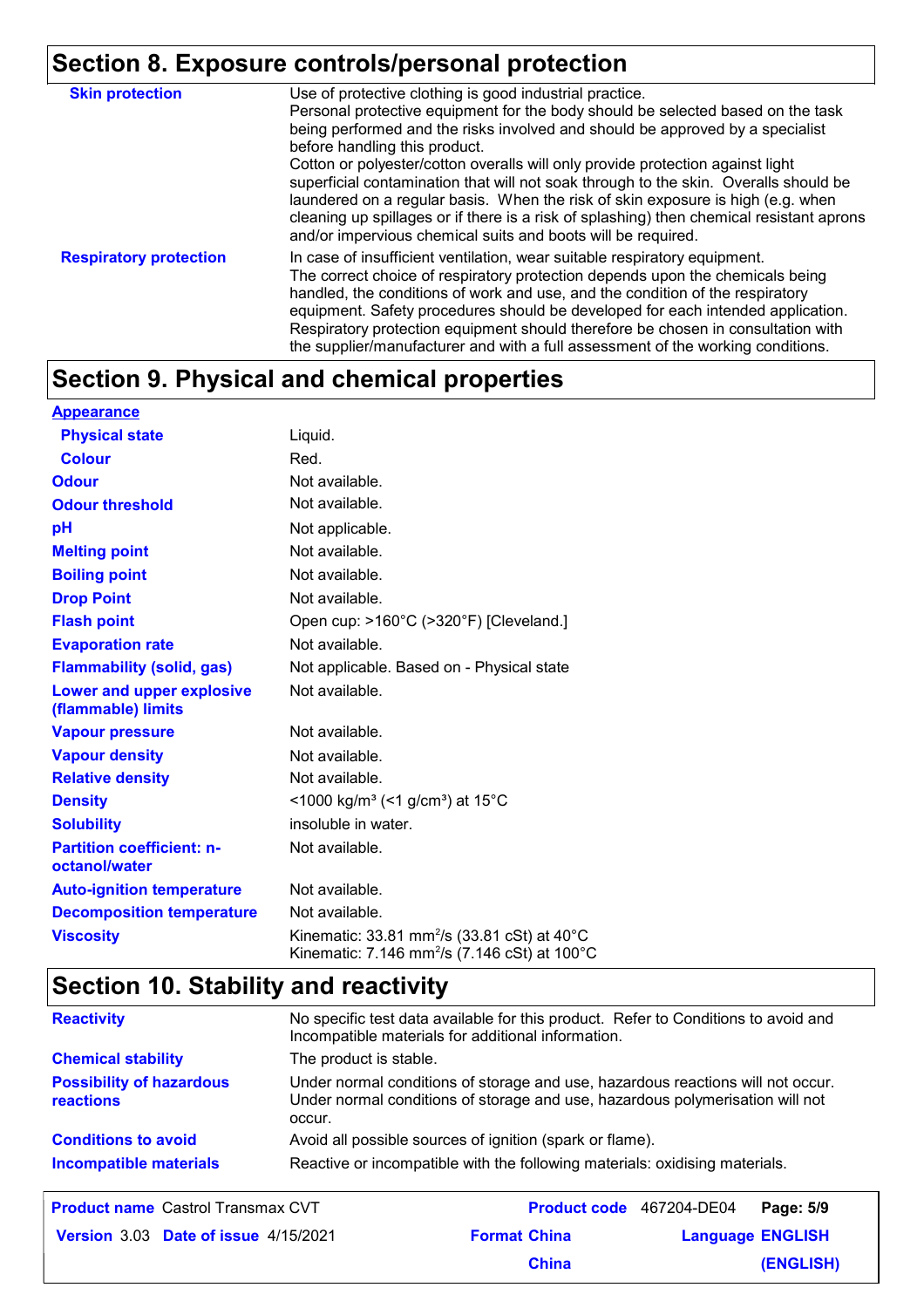### **Section 10. Stability and reactivity**

**Hazardous decomposition products**

Under normal conditions of storage and use, hazardous decomposition products should not be produced.

### **Section 11. Toxicological information**

#### **Information on toxicological effects**

**Specific target organ toxicity (repeated exposure)**

| <b>Name</b>                                    | <b>Category</b> | ∣ Route of<br>exposure | <b>Target organs</b>          |
|------------------------------------------------|-----------------|------------------------|-------------------------------|
| 2-(2-heptadec-8-enyl-2-imidazolin-1-yl)ethanol | Category 2      | oral                   | digestive system,<br>l thvmus |

| <b>Information on likely routes</b><br>of exposure | Routes of entry anticipated: Dermal, Inhalation.                                                                            |  |  |
|----------------------------------------------------|-----------------------------------------------------------------------------------------------------------------------------|--|--|
| <b>Potential acute health effects</b>              |                                                                                                                             |  |  |
| <b>Eye contact</b>                                 | No known significant effects or critical hazards.                                                                           |  |  |
| <b>Inhalation</b>                                  | Exposure to decomposition products may cause a health hazard. Serious effects<br>may be delayed following exposure.         |  |  |
| <b>Skin contact</b>                                | Defatting to the skin. May cause skin dryness and irritation.                                                               |  |  |
| <b>Ingestion</b>                                   | No known significant effects or critical hazards.                                                                           |  |  |
|                                                    | <b>Symptoms related to the physical, chemical and toxicological characteristics</b>                                         |  |  |
| <b>Eye contact</b>                                 | No specific data.                                                                                                           |  |  |
| <b>Inhalation</b>                                  | May be harmful by inhalation if exposure to vapour, mists or fumes resulting from<br>thermal decomposition products occurs. |  |  |
| <b>Skin contact</b>                                | Adverse symptoms may include the following:                                                                                 |  |  |
|                                                    | irritation                                                                                                                  |  |  |
|                                                    | dryness<br>cracking                                                                                                         |  |  |
| <b>Ingestion</b>                                   | No specific data.                                                                                                           |  |  |
|                                                    | Delayed and immediate effects as well as chronic effects from short and long-term exposure                                  |  |  |
|                                                    |                                                                                                                             |  |  |
| <b>Eye contact</b>                                 | Potential risk of transient stinging or redness if accidental eye contact occurs.                                           |  |  |
| <b>Skin contact</b>                                | Prolonged or repeated contact can defat the skin and lead to irritation, cracking and/<br>or dermatitis.                    |  |  |
| <b>Ingestion</b>                                   | Ingestion of large quantities may cause nausea and diarrhoea.                                                               |  |  |
| <b>Short term exposure</b>                         |                                                                                                                             |  |  |
| <b>Potential immediate</b><br>effects              | Not available.                                                                                                              |  |  |
| <b>Potential delayed effects</b>                   | Not available.                                                                                                              |  |  |
| Long term exposure                                 |                                                                                                                             |  |  |
| <b>Potential immediate</b><br>effects              | Not available.                                                                                                              |  |  |
| <b>Potential delayed effects</b>                   | Not available.                                                                                                              |  |  |
| <b>Potential chronic health effects</b>            |                                                                                                                             |  |  |
| <b>General</b>                                     | No known significant effects or critical hazards.                                                                           |  |  |
| <b>Carcinogenicity</b>                             | No known significant effects or critical hazards.                                                                           |  |  |
| <b>Mutagenicity</b>                                | No known significant effects or critical hazards.                                                                           |  |  |
| <b>Teratogenicity</b>                              | No known significant effects or critical hazards.                                                                           |  |  |
| <b>Developmental effects</b>                       | No known significant effects or critical hazards.                                                                           |  |  |
|                                                    |                                                                                                                             |  |  |

| <b>Product name Castrol Transmax CVT</b> |                     | Product code 467204-DE04 Page: 6/9 |           |
|------------------------------------------|---------------------|------------------------------------|-----------|
| Version 3.03 Date of issue 4/15/2021     | <b>Format China</b> | <b>Language ENGLISH</b>            |           |
|                                          | <b>China</b>        |                                    | (ENGLISH) |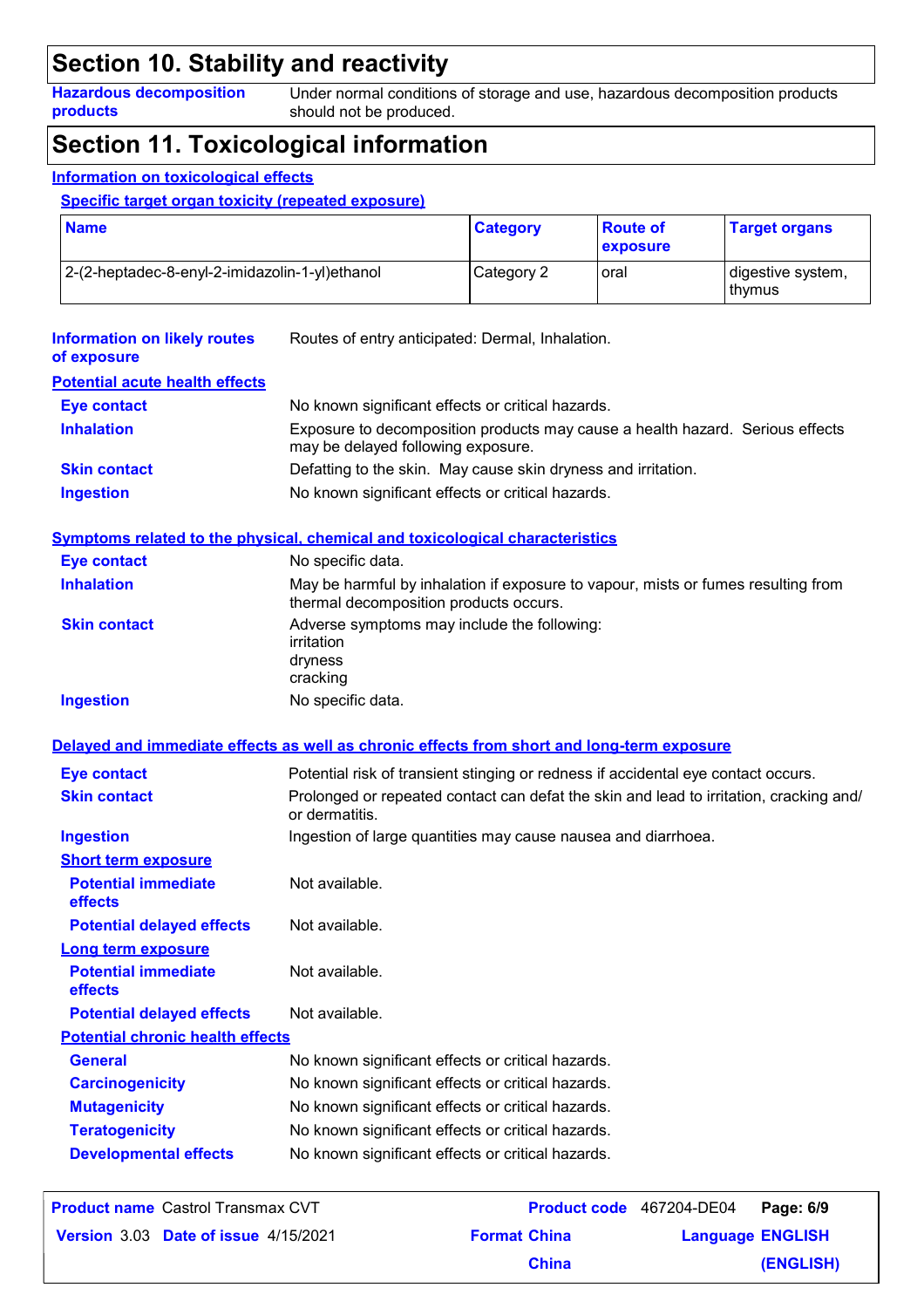### **Section 11. Toxicological information**

**Fertility effects** No known significant effects or critical hazards.

### **Section 12. Ecological information**

#### **Toxicity**

**Environmental effects** This material is harmful to aquatic life.

#### **Persistence/degradability**

Not expected to be rapidly degradable.

#### **Bioaccumulative potential**

This product is not expected to bioaccumulate through food chains in the environment.

| <b>Mobility in soil</b>                                 |                                                                                                                           |
|---------------------------------------------------------|---------------------------------------------------------------------------------------------------------------------------|
| <b>Soil/water partition</b><br><b>coefficient (Koc)</b> | Not available.                                                                                                            |
| <b>Mobility</b>                                         | Spillages may penetrate the soil causing ground water contamination.                                                      |
| <b>Other adverse effects</b>                            | No known significant effects or critical hazards.                                                                         |
| <b>Other ecological information</b>                     | Spills may form a film on water surfaces causing physical damage to organisms.<br>Oxygen transfer could also be impaired. |

#### **Section 13. Disposal considerations**

#### **Disposal methods**

The generation of waste should be avoided or minimised wherever possible. Significant quantities of waste product residues should not be disposed of via the foul sewer but processed in a suitable effluent treatment plant. Dispose of surplus and non-recyclable products via a licensed waste disposal contractor. Disposal of this product, solutions and any by-products should at all times comply with the requirements of environmental protection and waste disposal legislation and any regional local authority requirements. Waste packaging should be recycled. Incineration or landfill should only be considered when recycling is not feasible. This material and its container must be disposed of in a safe way. Care should be taken when handling emptied containers that have not been cleaned or rinsed out. Empty containers or liners may retain some product residues. Avoid dispersal of spilt material and runoff and contact with soil, waterways, drains and sewers.

#### **Section 14. Transport information**

|                                      | <b>China</b>             | <b>IMDG</b>              | <b>IATA</b>              |
|--------------------------------------|--------------------------|--------------------------|--------------------------|
| <b>UN number</b>                     | Not regulated.           | Not regulated.           | Not regulated.           |
| <b>UN proper</b><br>shipping name    | $\blacksquare$           | $\overline{\phantom{0}}$ | $\overline{\phantom{a}}$ |
| <b>Transport hazard</b><br>class(es) | $\overline{\phantom{a}}$ | -                        | $\overline{\phantom{a}}$ |
| <b>Packing group</b>                 | $\overline{\phantom{a}}$ | $\overline{\phantom{a}}$ | $\overline{\phantom{a}}$ |
| <b>Environmental</b><br>hazards      | No.                      | No.                      | No.                      |
|                                      |                          |                          |                          |

**Date of issue** 4/15/2021 **Format China All Language ENGLIS** Castrol Transmax CVT **Page: 7/9** 467204-DE04 **Language ENGLISH (ENGLISH) Product name** Castrol Transmax CVT **China**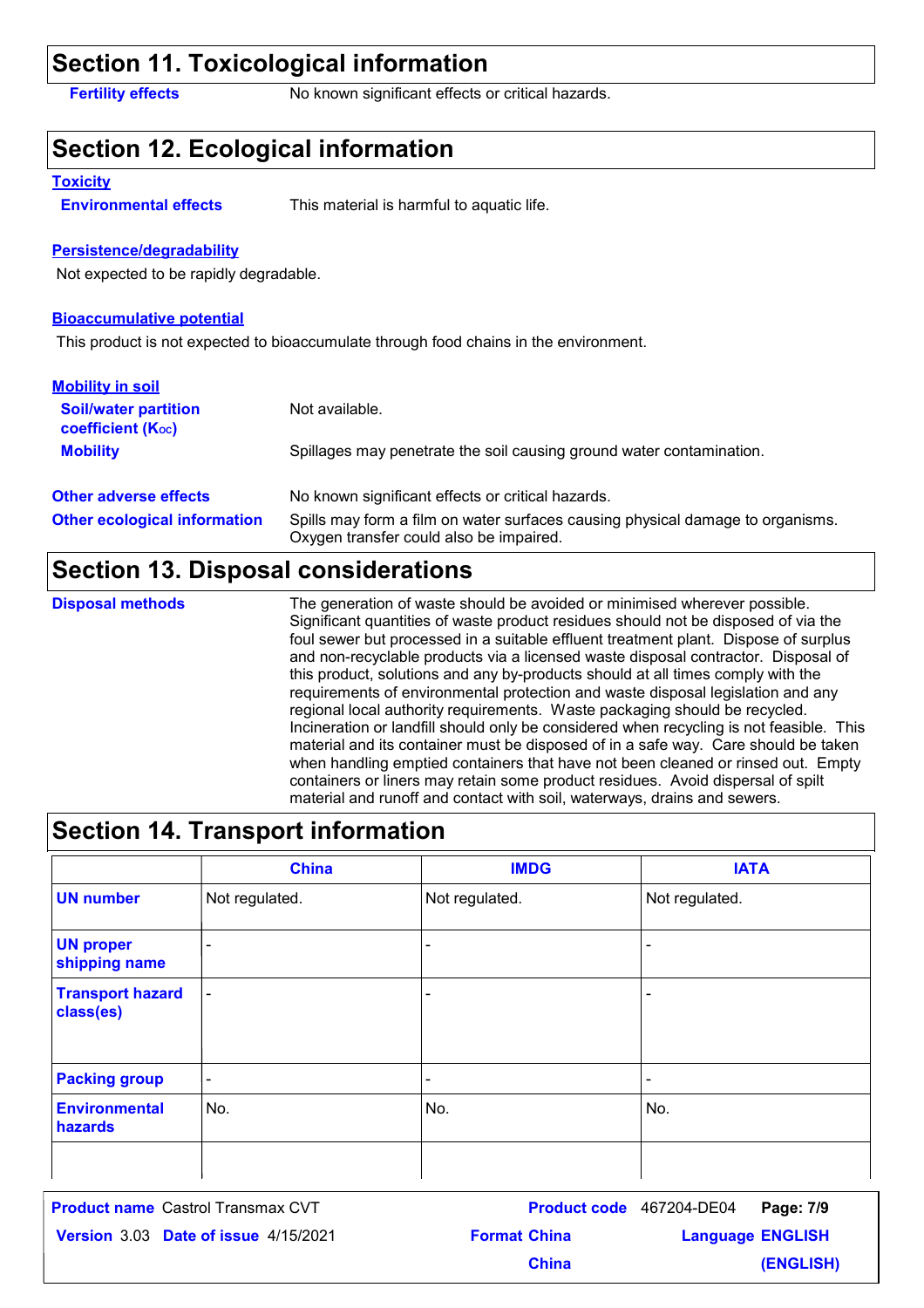| Section 14. Transport information       |   |  |  |
|-----------------------------------------|---|--|--|
| <b>Additional</b><br><b>information</b> | - |  |  |

**Special precautions for user** Not available. **Matters needing attention for transportation**

Ensure that any additional local government transport conditions are met

### **Section 15. Regulatory information**

| <b>Safety, health and</b><br>environmental regulations<br>specific for the product | No known specific national and/or regional regulations applicable to this product<br>(including its ingredients).              |
|------------------------------------------------------------------------------------|--------------------------------------------------------------------------------------------------------------------------------|
| <b>Regulation according to other foreign laws</b>                                  |                                                                                                                                |
| <b>REACH Status</b>                                                                | The company, as identified in Section 1, sells this product in the EU in compliance<br>with the current requirements of REACH. |
| <b>Australia inventory (AICS)</b>                                                  | At least one component is not listed.                                                                                          |
| <b>Canada inventory</b>                                                            | At least one component is not listed in DSL but all such components are listed in<br>NDSL.                                     |
| <b>China inventory (IECSC)</b>                                                     | All components are listed or exempted.                                                                                         |
| <b>Japan inventory (ENCS)</b>                                                      | At least one component is not listed.                                                                                          |
| <b>Korea inventory (KECI)</b>                                                      | At least one component is not listed.                                                                                          |
| <b>Philippines inventory</b><br>(PICCS)                                            | All components are listed or exempted.                                                                                         |
| <b>Taiwan Chemical</b><br><b>Substances Inventory</b><br>(TCSI)                    | All components are listed or exempted.                                                                                         |
| <b>United States inventory</b><br>(TSCA 8b)                                        | All components are active or exempted.                                                                                         |

# **Section 16. Other information**

| <b>History</b>                    |                                                                                                                                                                                                                                                                                                                                                                                                                                                                                                                                                                                                                                                                                                                                                                                                                                                                                                                                                                                     |
|-----------------------------------|-------------------------------------------------------------------------------------------------------------------------------------------------------------------------------------------------------------------------------------------------------------------------------------------------------------------------------------------------------------------------------------------------------------------------------------------------------------------------------------------------------------------------------------------------------------------------------------------------------------------------------------------------------------------------------------------------------------------------------------------------------------------------------------------------------------------------------------------------------------------------------------------------------------------------------------------------------------------------------------|
| Date of printing                  | 4/15/2021                                                                                                                                                                                                                                                                                                                                                                                                                                                                                                                                                                                                                                                                                                                                                                                                                                                                                                                                                                           |
| Date of issue/Date of<br>revision | 4/15/2021                                                                                                                                                                                                                                                                                                                                                                                                                                                                                                                                                                                                                                                                                                                                                                                                                                                                                                                                                                           |
| Date of previous issue            | 3/18/2021                                                                                                                                                                                                                                                                                                                                                                                                                                                                                                                                                                                                                                                                                                                                                                                                                                                                                                                                                                           |
| <b>Version</b>                    | 3.03                                                                                                                                                                                                                                                                                                                                                                                                                                                                                                                                                                                                                                                                                                                                                                                                                                                                                                                                                                                |
| <b>Prepared by</b>                | <b>Product Stewardship</b>                                                                                                                                                                                                                                                                                                                                                                                                                                                                                                                                                                                                                                                                                                                                                                                                                                                                                                                                                          |
| <b>Key to abbreviations</b>       | ACGIH = American Conference of Industrial Hygienists<br>CAS Number = Chemical Abstracts Service Registry Number<br>GHS = Global Harmonised System<br>IATA = International Air Transport Association, the organisation<br>IMDG = International Maritime Organization Rules, rules governing shipment of<br>goods by water.<br>OEL = Occupational Exposure Limit<br>REACH = Registration, Evaluation, Authorisation and Restriction of Chemicals<br>Regulation [Regulation (EC) No. 1907/2006]<br>SDS = Safety Data Sheet<br>STEL = Short term exposure limit<br>TWA = Time weighted average<br>UN Number = United Nations Number, a four digit number assigned by the United<br>Nations Committee of Experts on the Transport of Dangerous Goods.<br>Varies = may contain one or more of the following 64741-88-4, 64741-89-5,<br>64741-95-3, 64741-96-4, 64742-01-4, 64742-44-5, 64742-45-6, 64742-52-5,<br>64742-53-6, 64742-54-7, 64742-55-8, 64742-56-9, 64742-57-0, 64742-58-1, |

**Date of issue** 4/15/2021 **Format China All Language ENGLIS** Castrol Transmax CVT **Page: 8/9** 467204-DE04 **Language ENGLISH (ENGLISH) Product name** Castrol Transmax CVT **China**